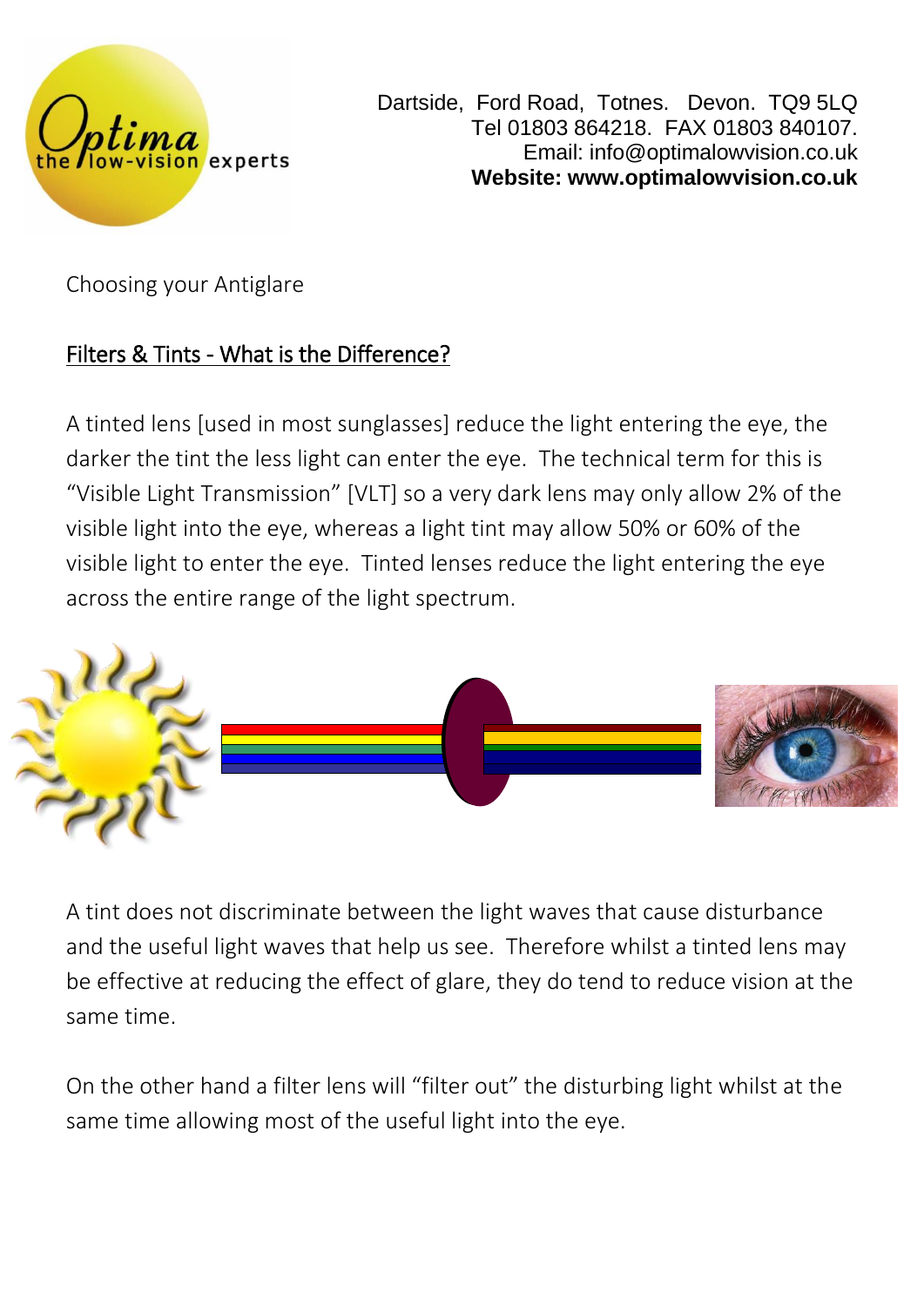

Light is measured in "nanometres" and is made up of light rays just like the colours of the rainbow. Shortwave light is at the violet / blue end of the colour spectrum whereas the long wavelength light is at the read / purple end.



When the light passes through the lens of the eye the blue part of the spectra will spread and scatter causing a loss of contrast and sharpness. The benefit of using filters is that they will block out the disturbing parts of the blue light whilst allowing the beneficial light rays to pass through the lens unaffected.

Clinical studies have shown that the shortwave Ultra Violet and Blue light can, over time, have a damaging effect on our vision if allowed to pass through the lens of the eye and onto the retina. The amount of damage will of course depend on the level of exposure to these light rays. All the filters sold by Optima will protect vision by filtering out these potentially harmful light rays below 400nm.

#### Psychological and Social Influences.

Many people with a visual impairment will tend to select TINTED sunglasses far too dark for their needs if they do not have expert advice [tints with low VLT]. It is often thought that 'dark glasses' will protect the eyes more effectively than those with a light tint. This is of course not true. Additionally some people experiencing a visual impairment will try to fit into the role of a 'stereo-typical blind person' by wearing dark glasses because they think that is what is 'expected of them' despite the fact that the dark glasses further reduce their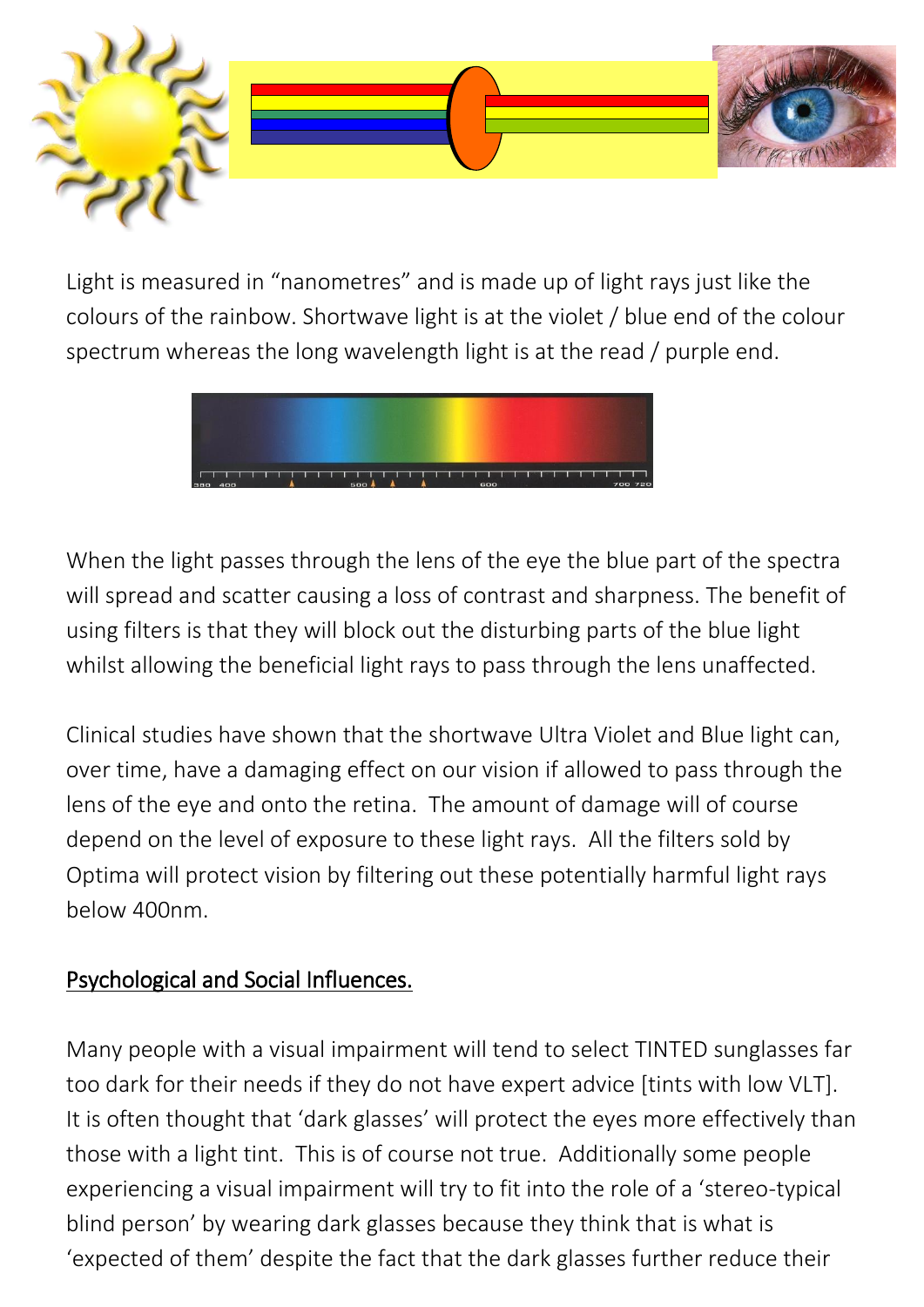ability to see. A further psychological influence is that of 'grieving'. When an individual looses a significant amount of vision it is a serious loss and the individual may be attempting to 'hide away from the world' by living in darkness, keeping the curtains or blinds drawn when at home and hiding behind dark glasses when out. This reaction to loss of vision is similar to the reaction many people get when bereavement occurs. The problem is that if a visually impaired person continues to live in darkened conditions or continues to wear very dark tints they may become even more light sensitive, which in turn exacerbates the problem. It is therefore very important that when assessing or advising people regarding the use of FILTERS or TINTS that the three issues above are not influencing the final choice of lens. When using NoIR tints always remember to use the one that will achieve the goal and which also has the highest possible visible light transmission. [VLT].

## What are we Assessing?

- Glare Avoidance?
- Contrast Enhancement?
- Control for Light Sensitivity?

#### Glare Avoidance.

Generally speaking, discomfort glare is caused by the short wave light rays entering the eye and scattering within the ocular media. Short-wave light below 511nm. are associated with this type of discomfort glare. In the SunSafe range the 450 and 511 are the most appropriate filter for this purpose. In the NoIR range Spectra Shield 465 and 505, will achieve similar results and in the UV Shields the Amber, Orange, Grey and Greens tend to be the most successful. When using the NoIR range always select the tint with the highest possible Visible Light Transmission [VLT].

#### Contrast Enhancement

Contrast enhancement is also achieved by reducing the amount of shortwave light entering the eye. Again the SunSafe filters from  $450 - 511$  nm. are recommended to improve contrast vision. In the NoIR range the Spectra Shield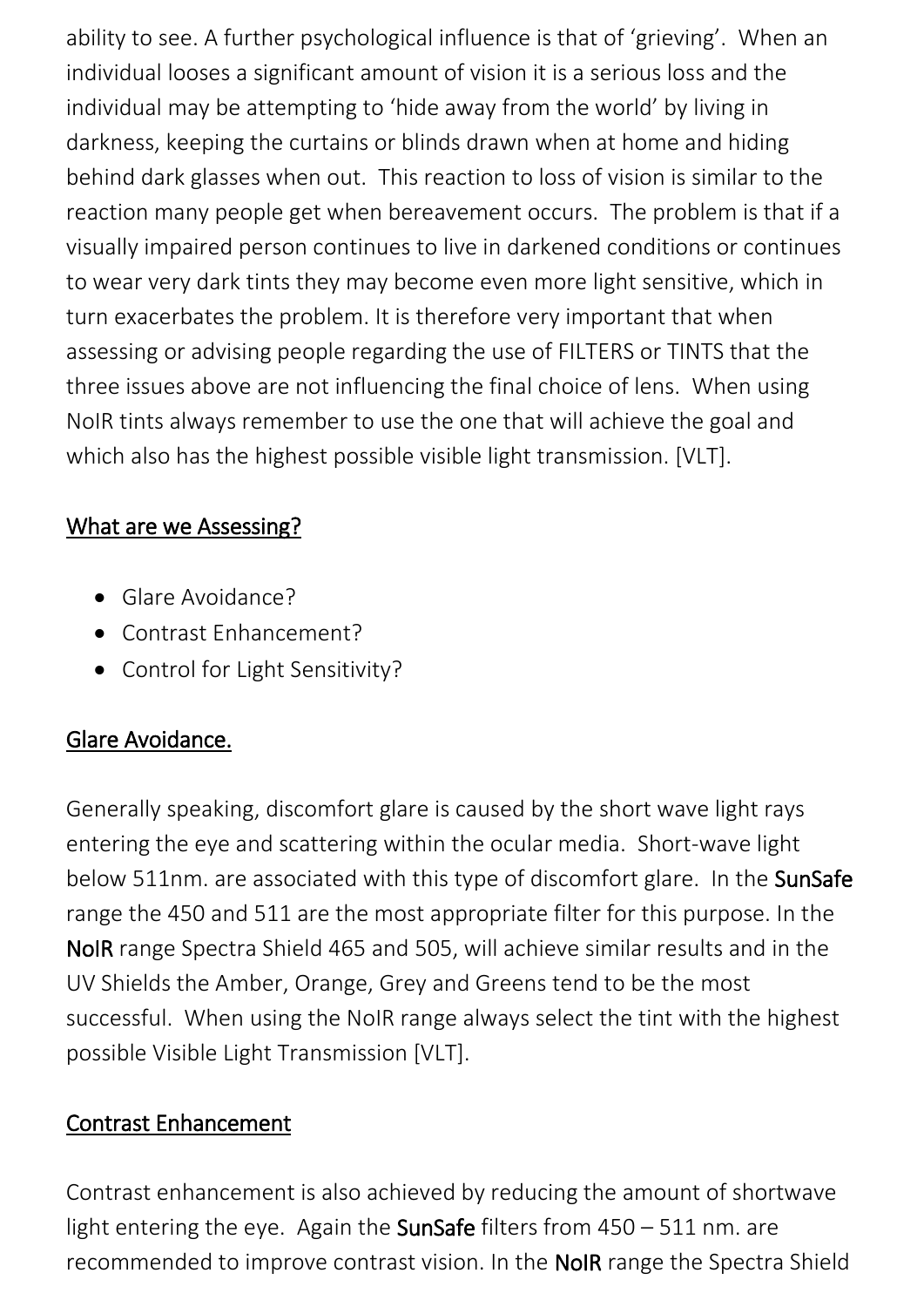465 and 505 will achieve similar results and in the UV Shields the Yellow, Amber and Orange tend to be the most effective. Always remember to use the filter that will achieve the goal, which has the highest possible VLT.

### Control for Light Sensitivity

For those individuals who cannot tolerate high levels of illumination either outdoors or indoors, a darker filter will be required. In the SunSafe range a filter between 527 nm. up to 550 nm. may help. In the **NoIR** range the Spectra Shield 533 and 553 may prove successful. In the UV shield range the Grey, Grey-Green, Red and Plum tend to be the most successful. Always remember to use the filter with the highest VLT that can be tolerated.

# Which Filter for which Eye Condition?

There is no precise answer to this question. Individuals have their own preferences furthermore; many people have more than one visual impairment. For example, Macular Disease and Cataract are often present together as we get older, so to do Glaucoma and Cataract or Glaucoma and MD, Diabetic Retinopathy and Cataract are also very often combined. Other visual impairments such as Optic Atrophy have a wide range of symptoms making it impossible to generalise. If we add to this the issues raised above, "what are we assessing for?" - Glare Avoidance – Contrast Enhancement – Light Sensitivity - it can be seen that precise rules cannot be given. All that can be offered is very general advice.

#### Macular Degeneration

As an all-round glare control and contrast enhancer the majority of MD sufferers benefit from the SunSafe 511 and 527 filters. This has been well documented in research projects. In the NoIR range the Spectra Shield Plus 505 Orange or the 533 Amber / Orange is recommended. In the UVShields range the 40% Amber, 60% Orange tends to work best. If the individual also has a light sensitive problem then the 21, Medium Grey the 22 Dark Grey or the 32 Grey-Grey Green may be suitable. If you are assessing for light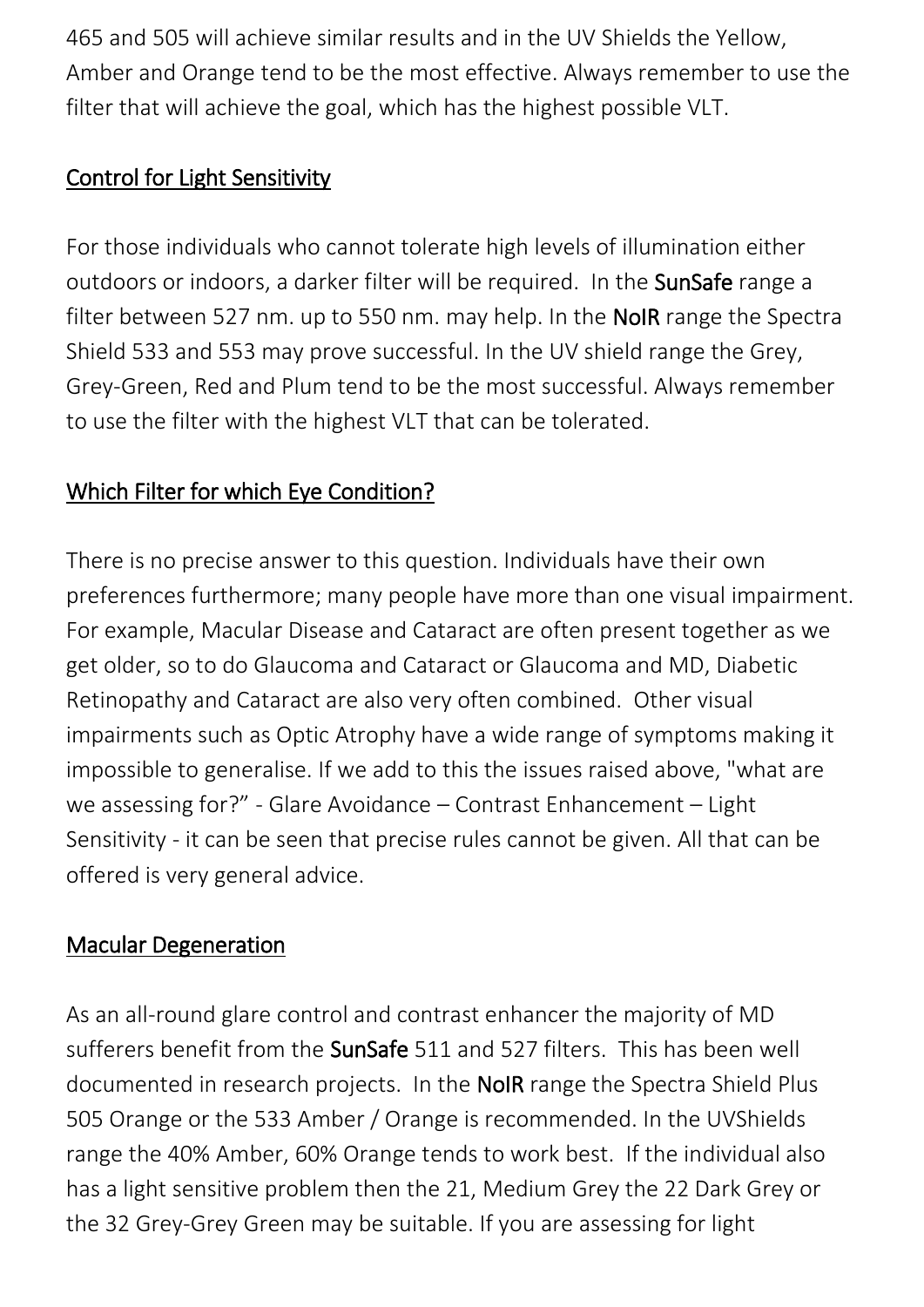sensitivity always remember to use the tint with the highest VLT that is acceptable.

### Glaucoma

Significant numbers of people with glaucoma experience reduced contrast sensitivity; the SunSafe 450 are often the most appropriate for contrast enhancement in this case. When using the NoIR Spectra Shield or UV range the 10 Clear [for indoors and when reading] the 50 Yellow or the 21 Grey tend to be successful. If the individual is light sensitive or suffers badly from glare then the 22 Dark Grey or 32 Grey-Green or the 81 Plum may prove more effective. If you are assessing for light sensitivity always remember to use the tint with the highest VLT that is acceptable.

## Diabetic Retinopathy

The SunSafe 511, 527 or 550 tend to be the most beneficial in this situation. In the NoIR range the Spectra Shields 533 and 553 can help, in the UV Shields the 60 Orange, may prove successful. In cases where the individual also suffers from light sensitivity the 81 Plum may be more appropriate.

#### Retinitis Pigmentoas

Generally speaking the vast majority of people with RP benefit from Orange or Red filters. In the SunSafe range the 527 Orange/Red, 550 Red are the most beneficial. In the NoIR range the Spectra Shield 533 Amber/Orange, 553 Red/Orange and the UV Shield 60 Orange may work well. It is obvious that the lightest possible VLT lens should be used with this visual condition.

#### **Cataracts**

People with cataracts tend to benefit most from lighter filters, which illuminate the blue light waves. In the SunSafe range the 450 or 511 are usually the most effective. In the NoIR range the Spectra Shield 465 Yellow, or 505 Orange may prove most successful. The UV Shield 50 Yellow, 40 Amber or 21 Grey, are also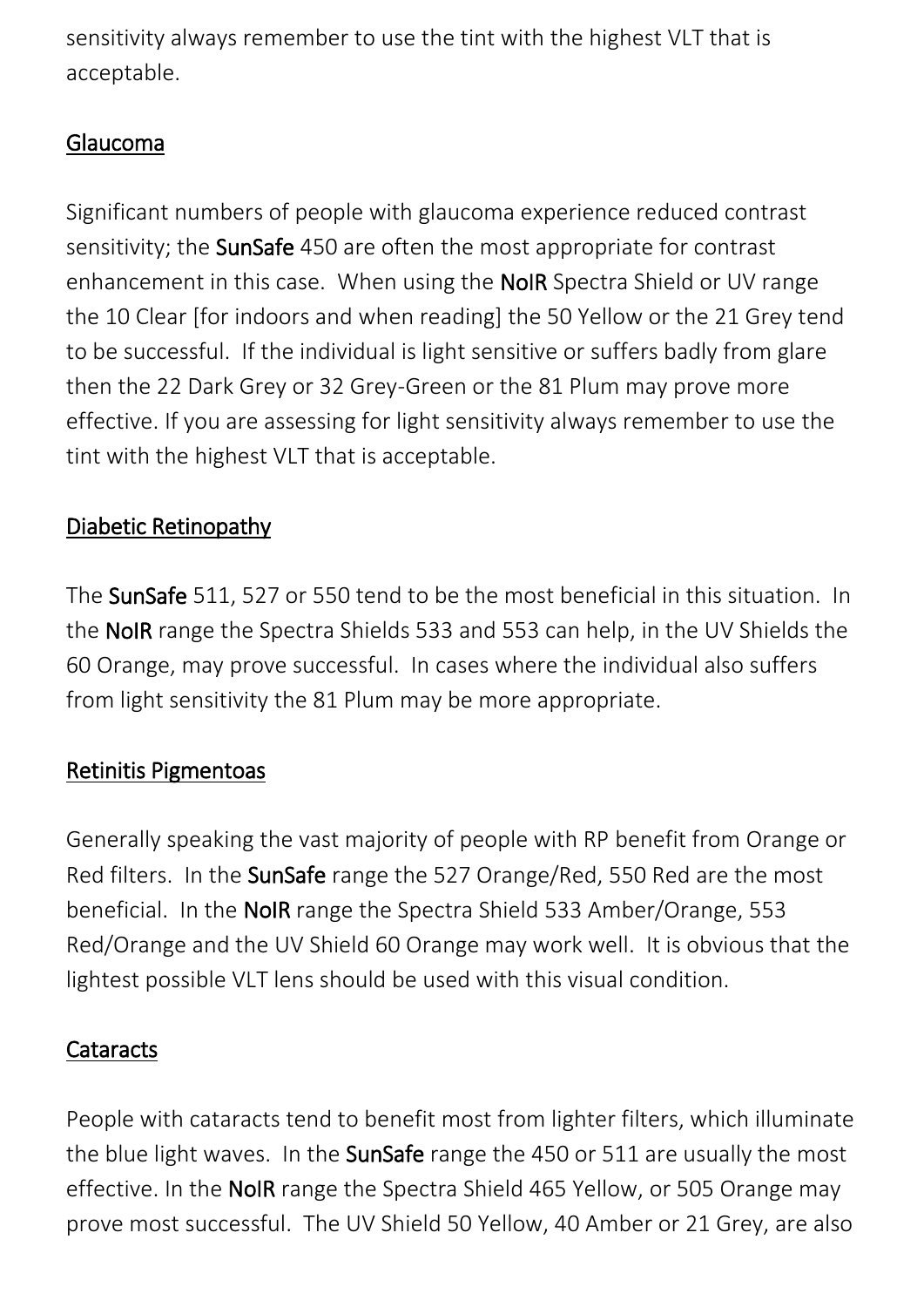successful. In cases of extreme glare problems the MultiLens 511 Yellow Orange, the NoIR 22 Dark Grey may help.

#### How To Assess - Objective and Subjective Trials

It is important to undertake an objective measurement of the benefits of the range of Filters. It is simply not sufficient to allow the individual to try the various options in a subjective manner, this will inevitably end up with the individual choosing a filter far too dark which will in turn reduce visual acuity.

A distance visual acuity chart [Snellens, Logmar, or similar] is essential, so too is some form of Contrast Sensitivity Chart, [Peli Robson, Lighthouse or Precision Vision] Take a best corrected visual acuity reading [with usual distance spectacles] without a filter to record current acuity levels. Start your assessment based on the filters recommended above. Administer further acuity measurement with the various filters and distance spectacles [if possible change the chart to avoid the patient memorising the chart]. If the patient's acuity improves with specific filters, then record the improvement. If the filter reduces the patient's visual acuity, then eliminate them from the trial. Once you have identified filters that enhance [or at least do not reduce] the visual acuity, then move on to a contrast sensitivity measurement. Administer the test, recording which filters improve contrast sensitivity and which ones reduce contrast vision. Eliminate those filters that reduce contrast sensitivity. A standardised glare avoidance test should then be undertaken, simply directing a task lamp towards the patients face from a meter or so distance whilst asking the patient to observe an object behind the light source can often achieve this goal. At the end of these three processes you should have identified the most beneficial filter/s for the patient. If more than one filter provides the same result then the patients own subjective choice should be used to determine the final choice. Remember that it may be necessary to provide more than one filter for different activities. For example, one for indoors or when reading/undertaking hobby activities and one for outdoors.

#### Polarised or Non-Polarised?